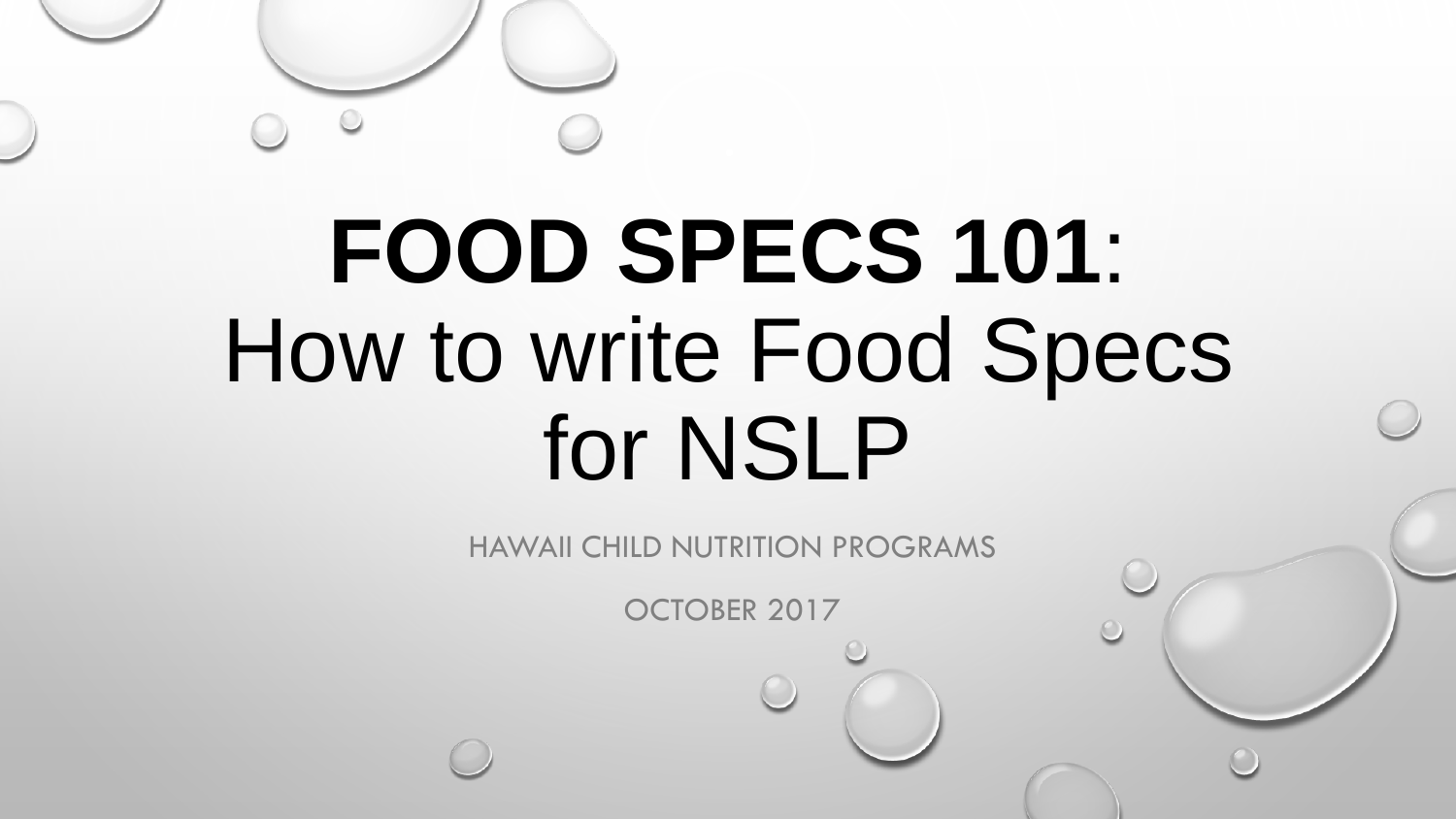### **You need to get approximate annual volumes of your food. How do you do this?**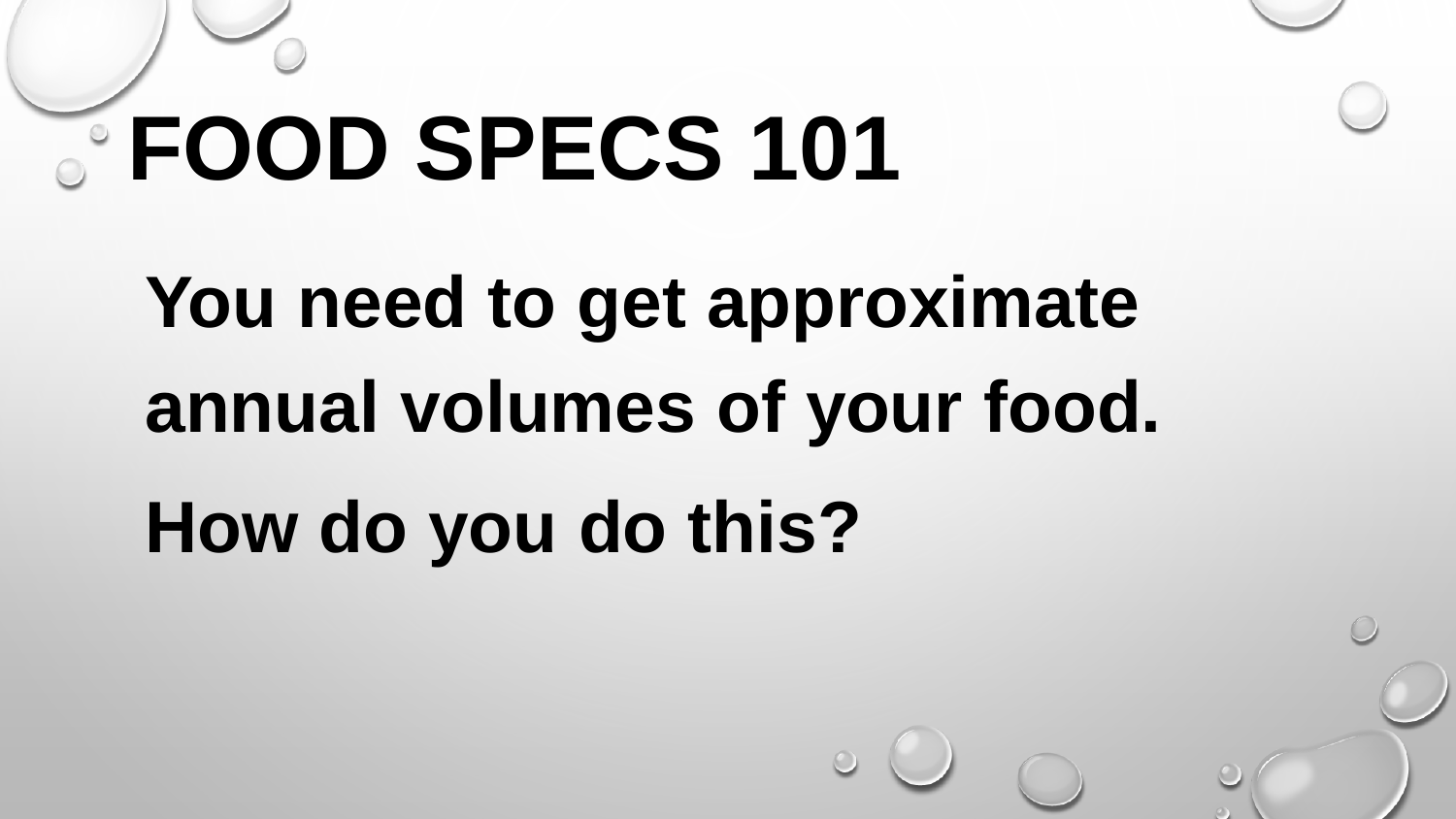**1. Add all food products from menu cycle 2. Determine the number of times the product is listed on the menu cycle and number of times served during a school year.**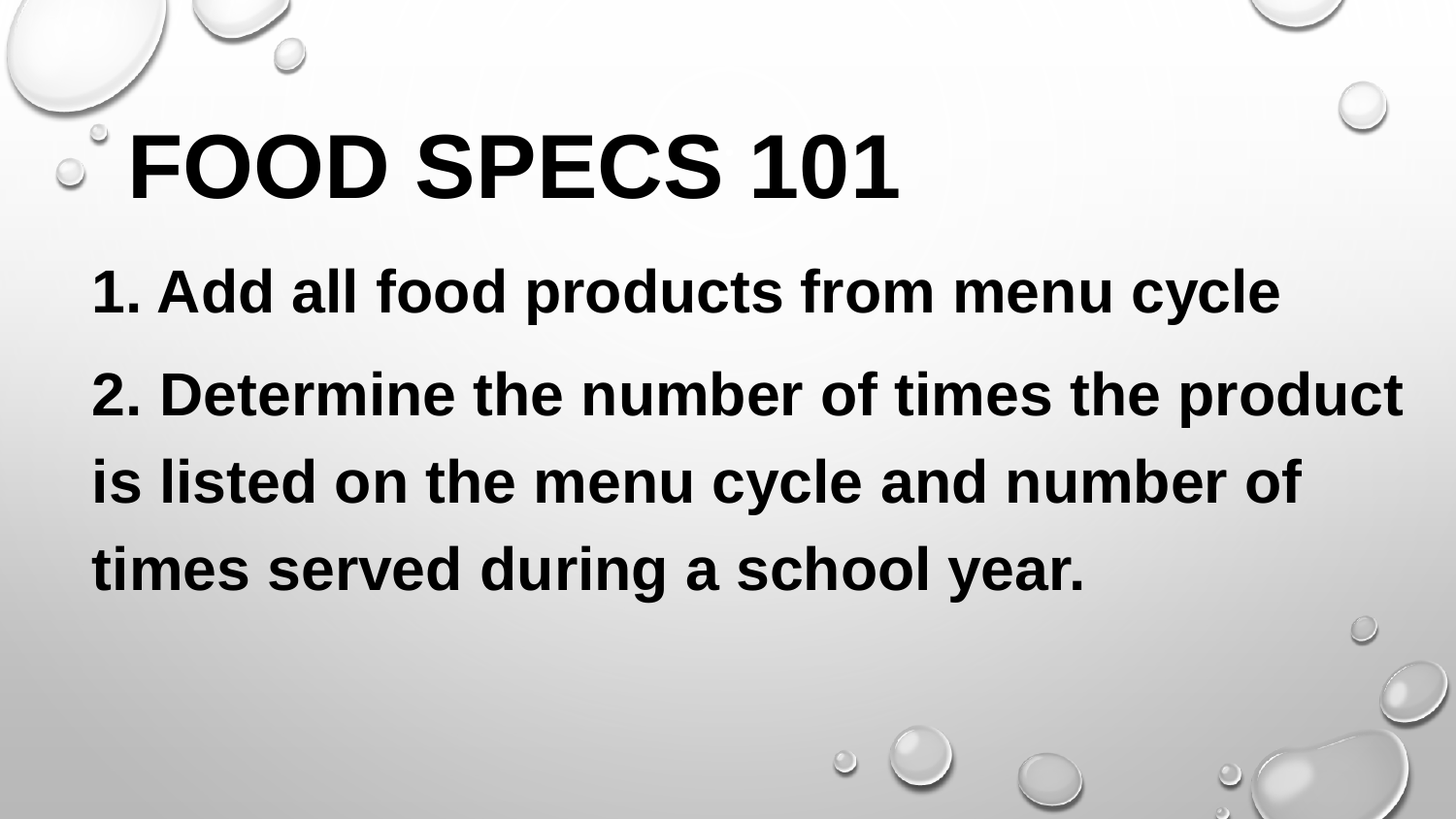**3. Classify products into food categories based on type, varieties, size, shelfstable, frozen, refrigerated, etc. 4. Determine regulatory requirements – CN labels, manufacture product sheets, contributions to meal components.**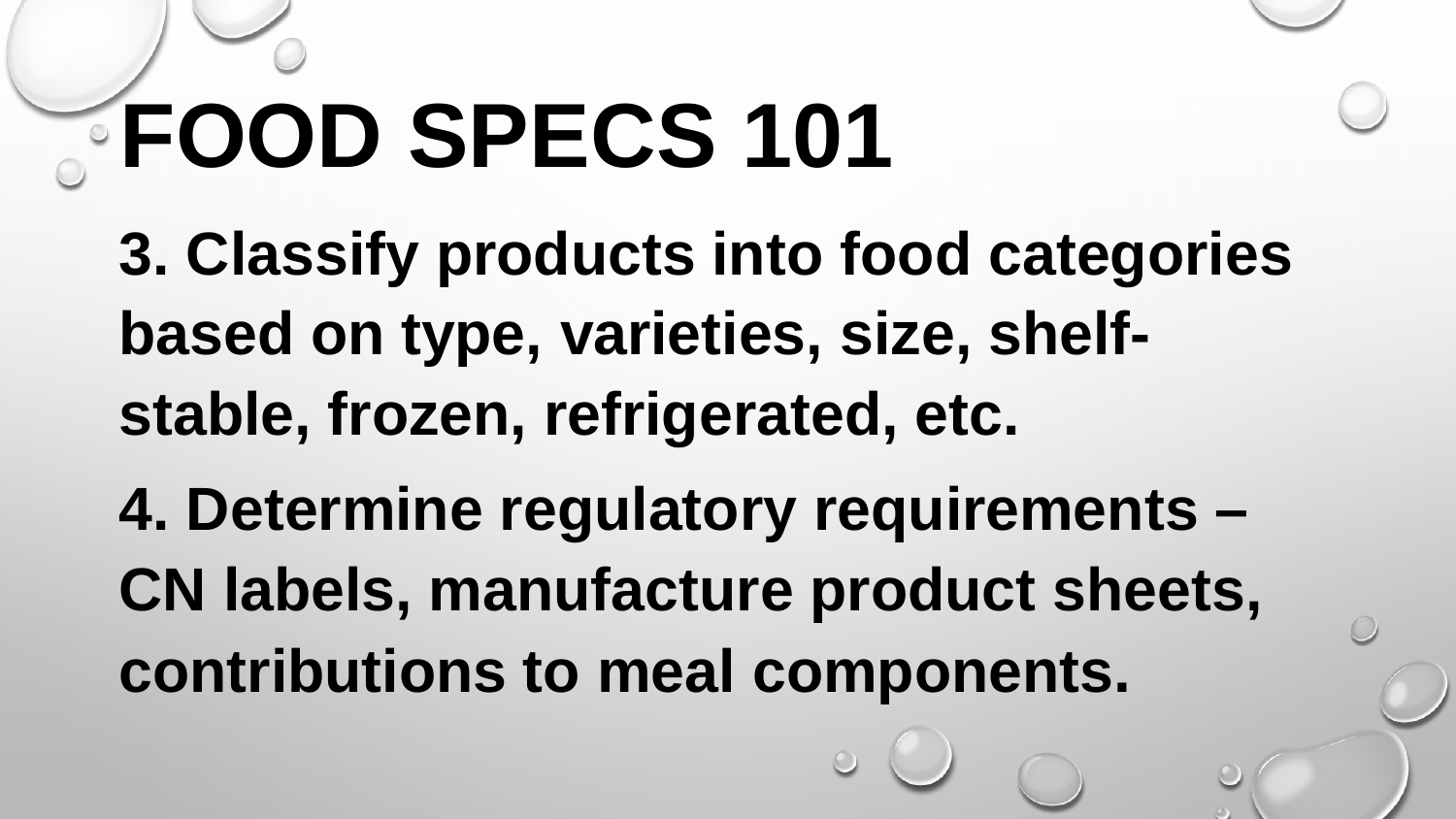#### **FOOD SPECS 101 5. Determine packaging size and/or special packaging requirements.**

**6. Request from food distributor usage report of foods from last school year. Cross check with new menu for this school year.**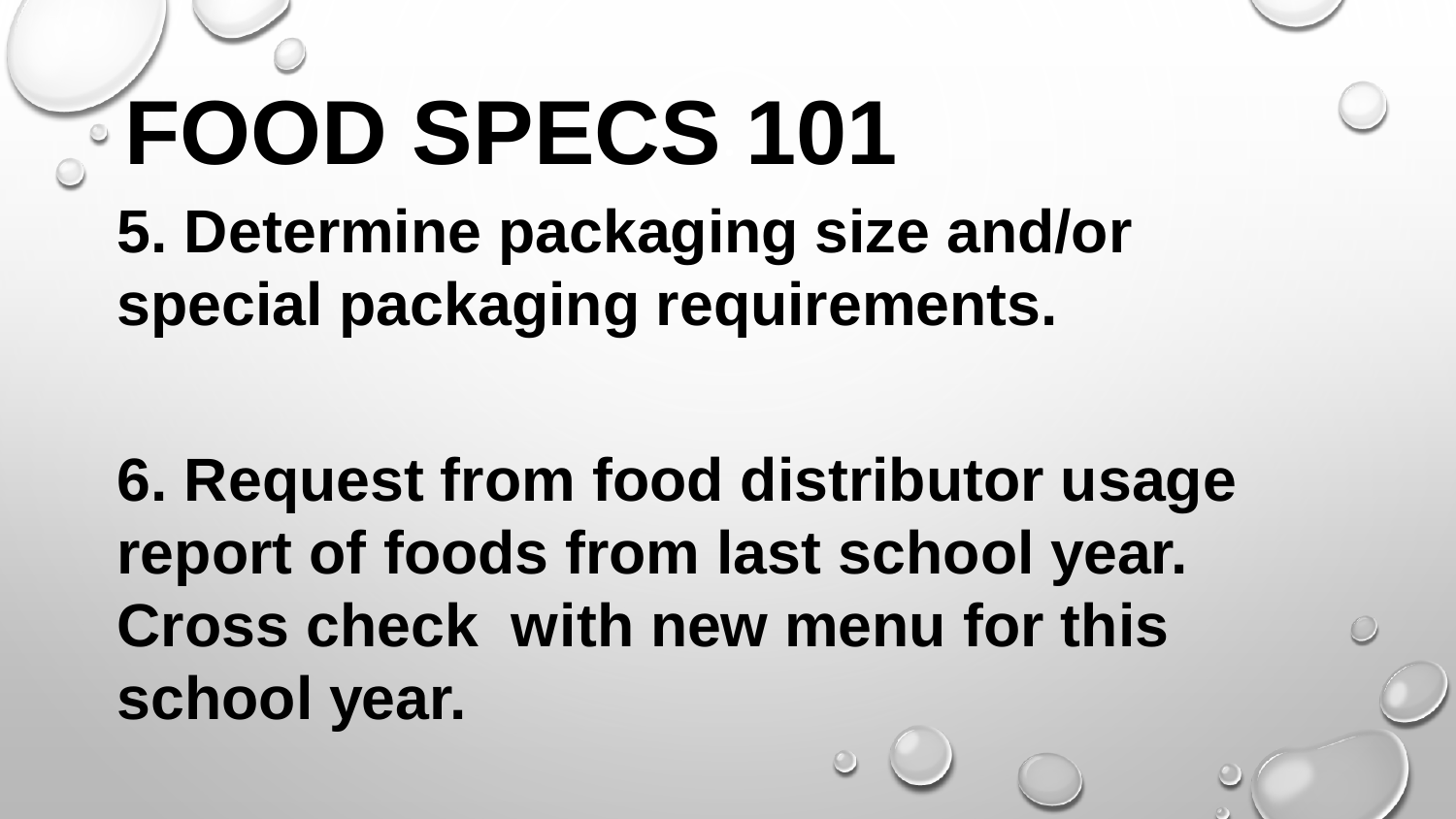## **FOOD SPECS 101 7. Determine package sizes for cases.**

#### **8. Determine student enrollment for new school year.**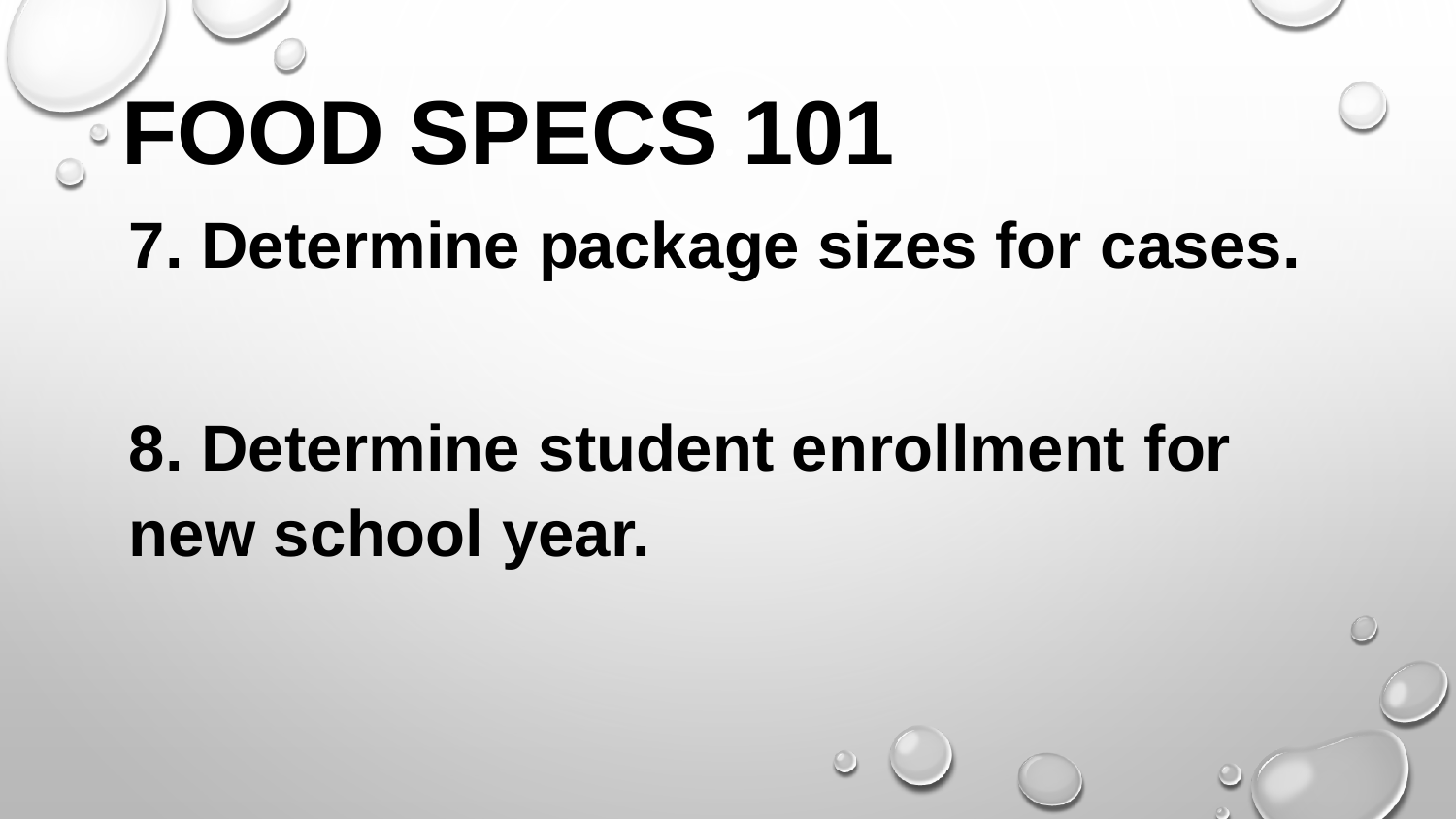# You're now ready to forecast/determine your

usage.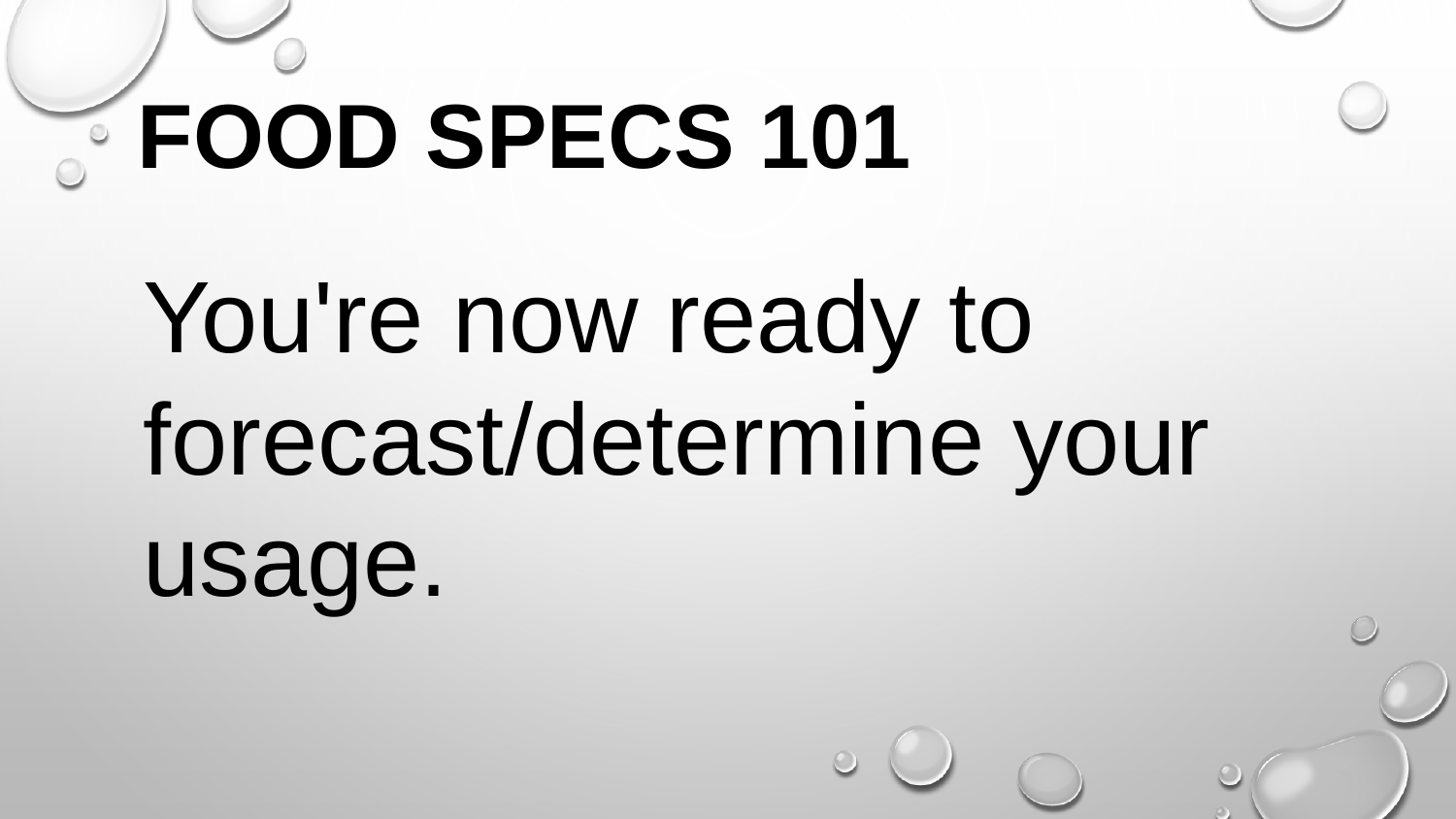**9. Multiple # of times on menu x Portion size x Student participation (ADP average daily participation) for each food item. This will give you total portions needed.** 

**10. Divide the # of food portions into case sizes = Number of cases needed for school year.**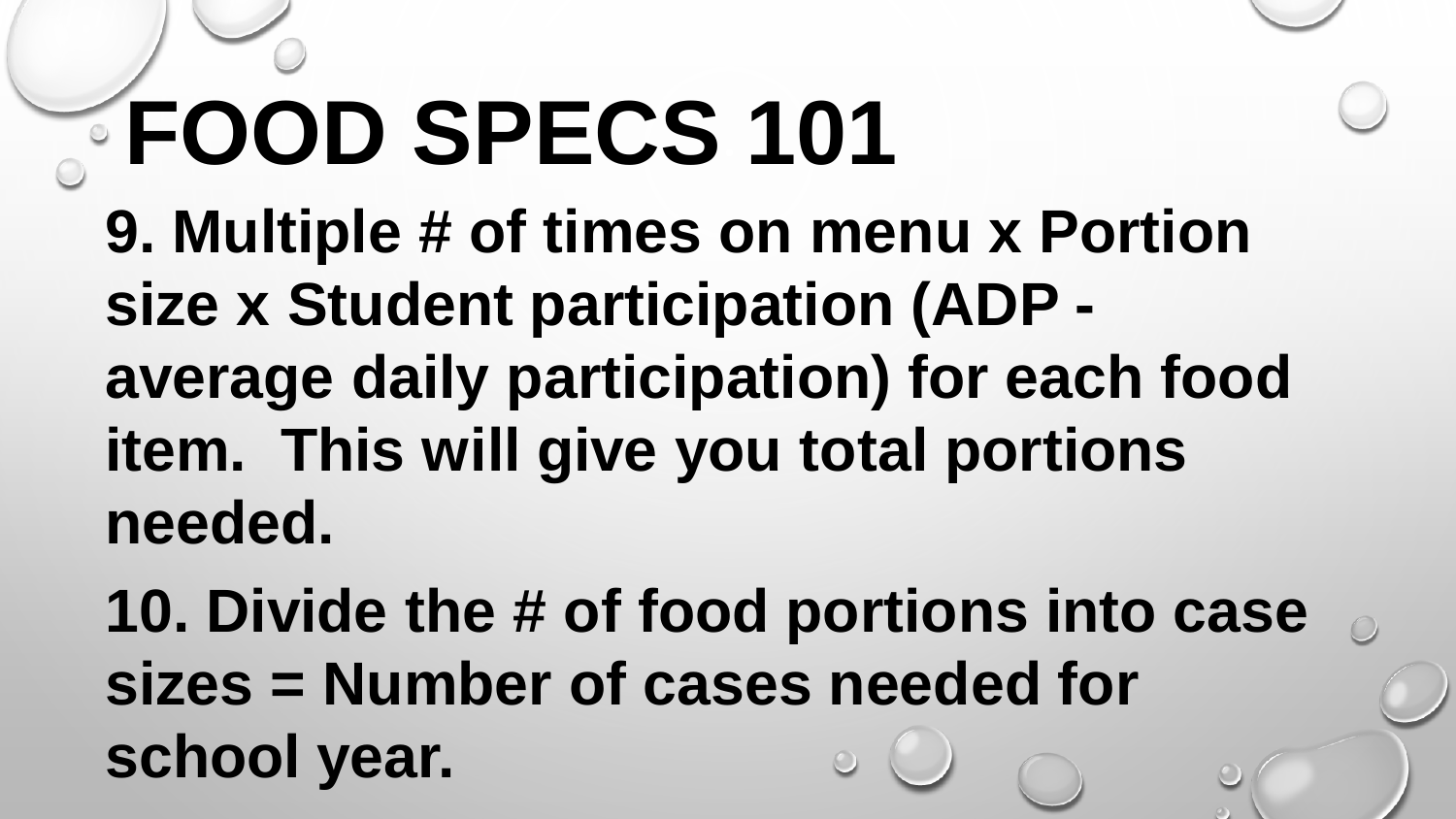### **FOOD SPECS 101 ENTRÉE IS CHICKEN PAPAYA (# of times on menu) 15 x (portion size) 4 oz. (1 thigh) x number of students (servings) 95 (100 students 95% ADP) = 357 lbs. approx. Volume needed (convert to case size 40lb) = 9 cs.**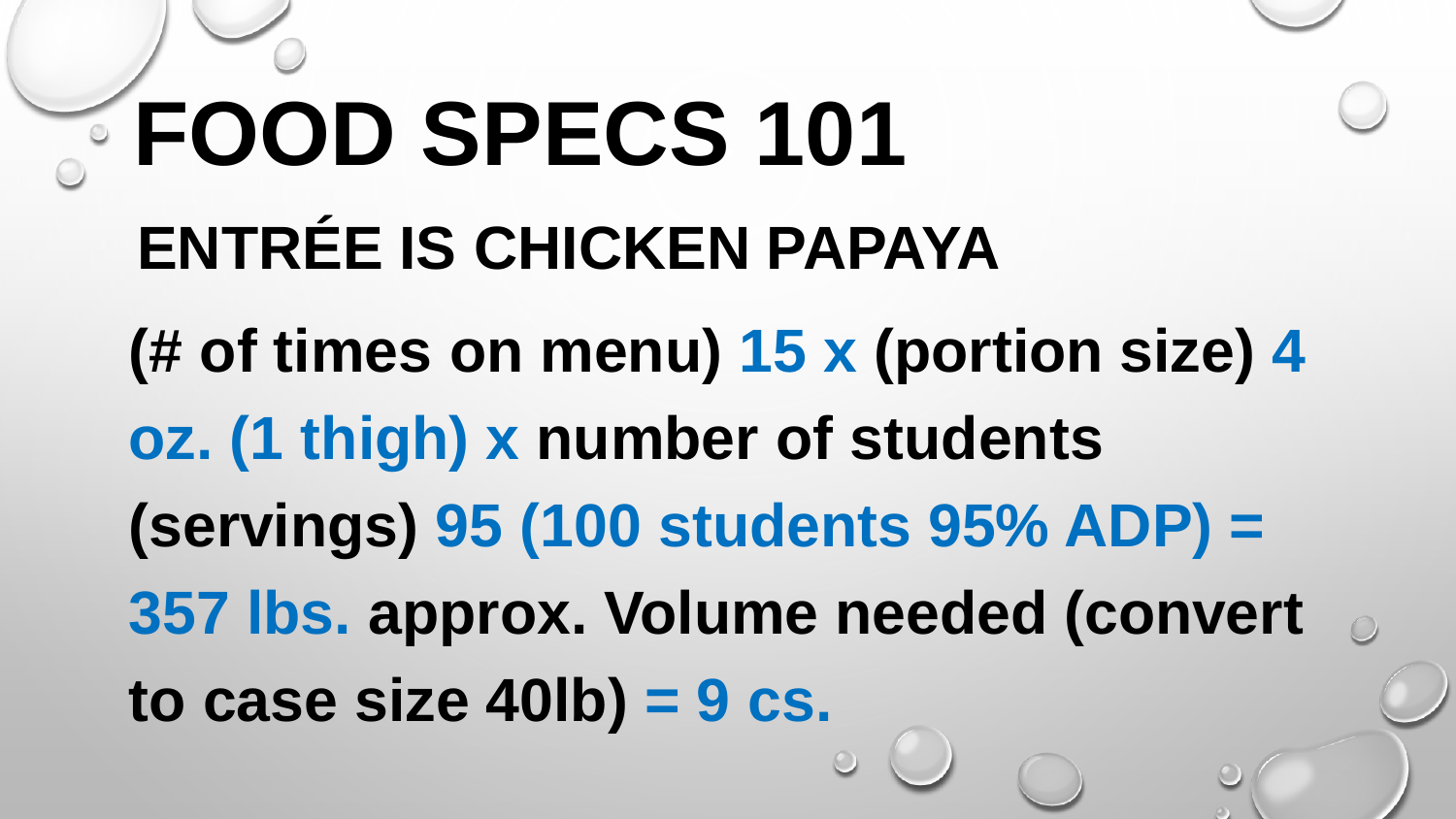#### **11. Cross check with previous usage report to verify volume.**

**12. Review usage numbers and use common sense.**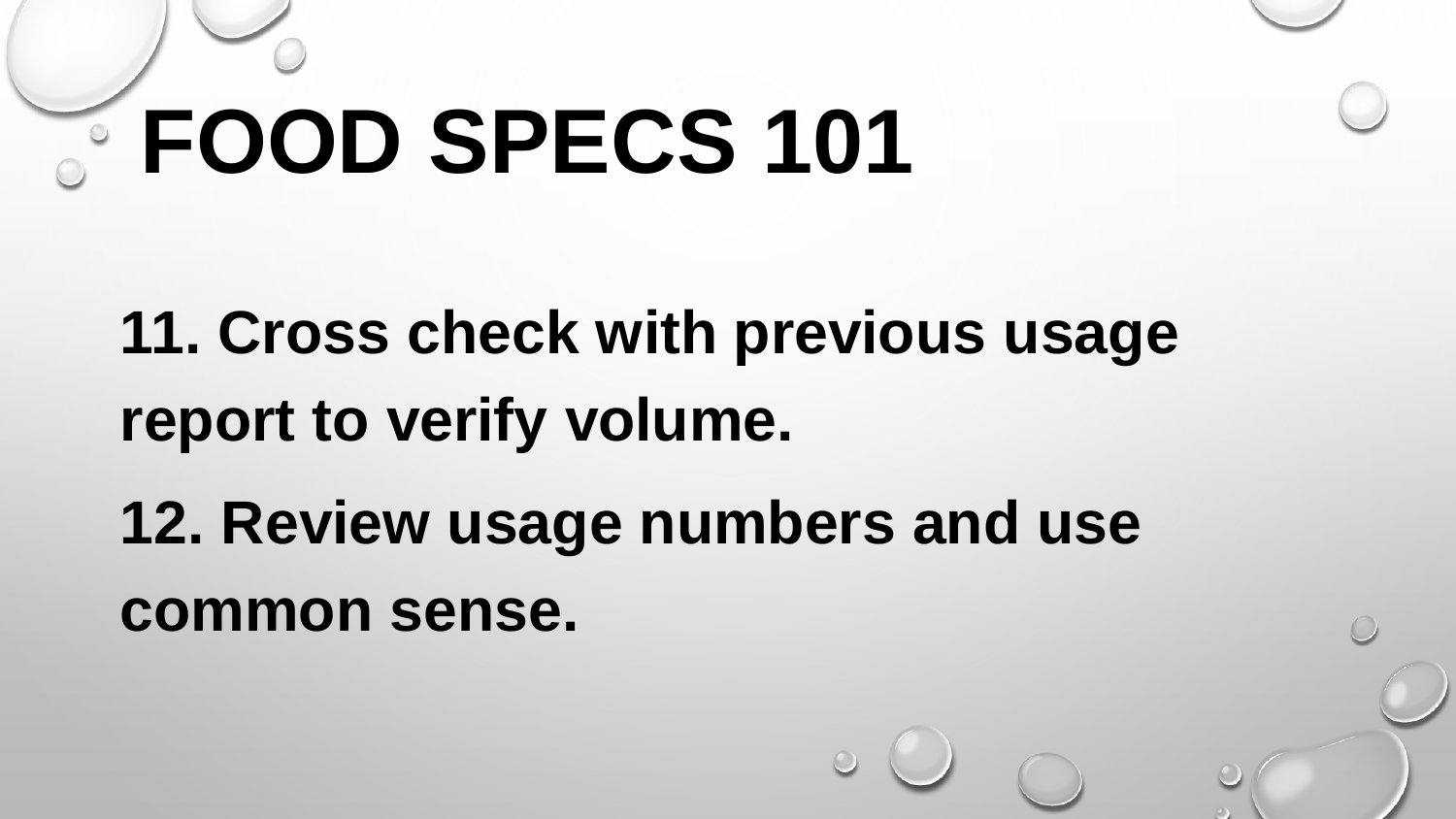### **FOOD SPECS 101 \$\$\$\$\$\$\$\$\$\$\$\$\$\$\$\$\$\$\$\$\$\$\$\$\$\$\$\$\$\$\$\$ Be sure your solicitation states that these are "approximate usage" for volume or number of cases needed. If not, you might be liable to purchase excess inventory at the end of the bid.**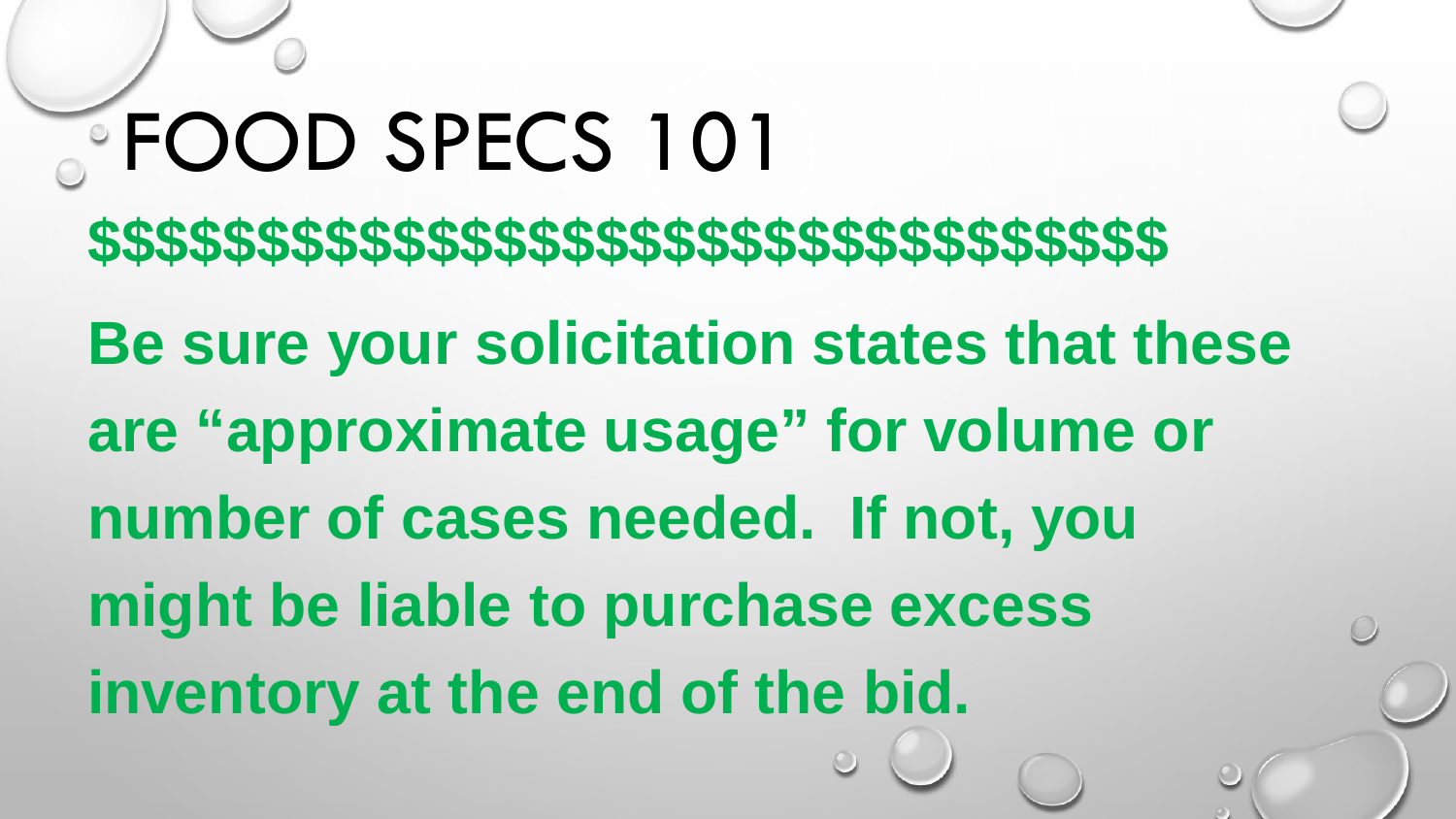#### **To determine specifications:**

Use credible websites, manufacturer websites, other bids.

Do not allow your vendor to write your specifications for you.

For example- If you look up the grade for bananas, you will find there are no U.S. grade for bananas.

Use the USDA Food Buying Guide to determine the number of portions needed into the number of cases.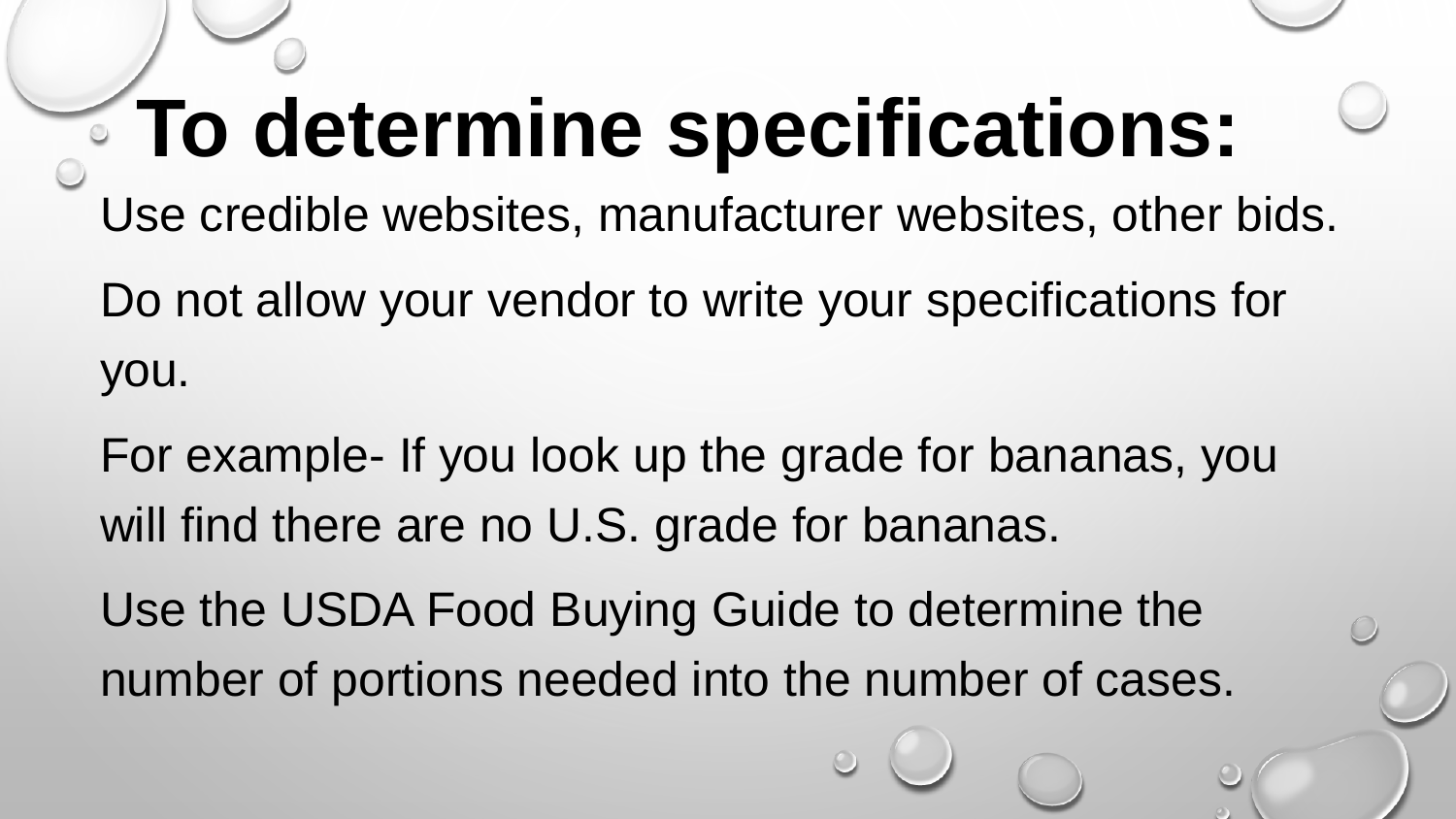#### **Specifications**

# QUESTIONS?